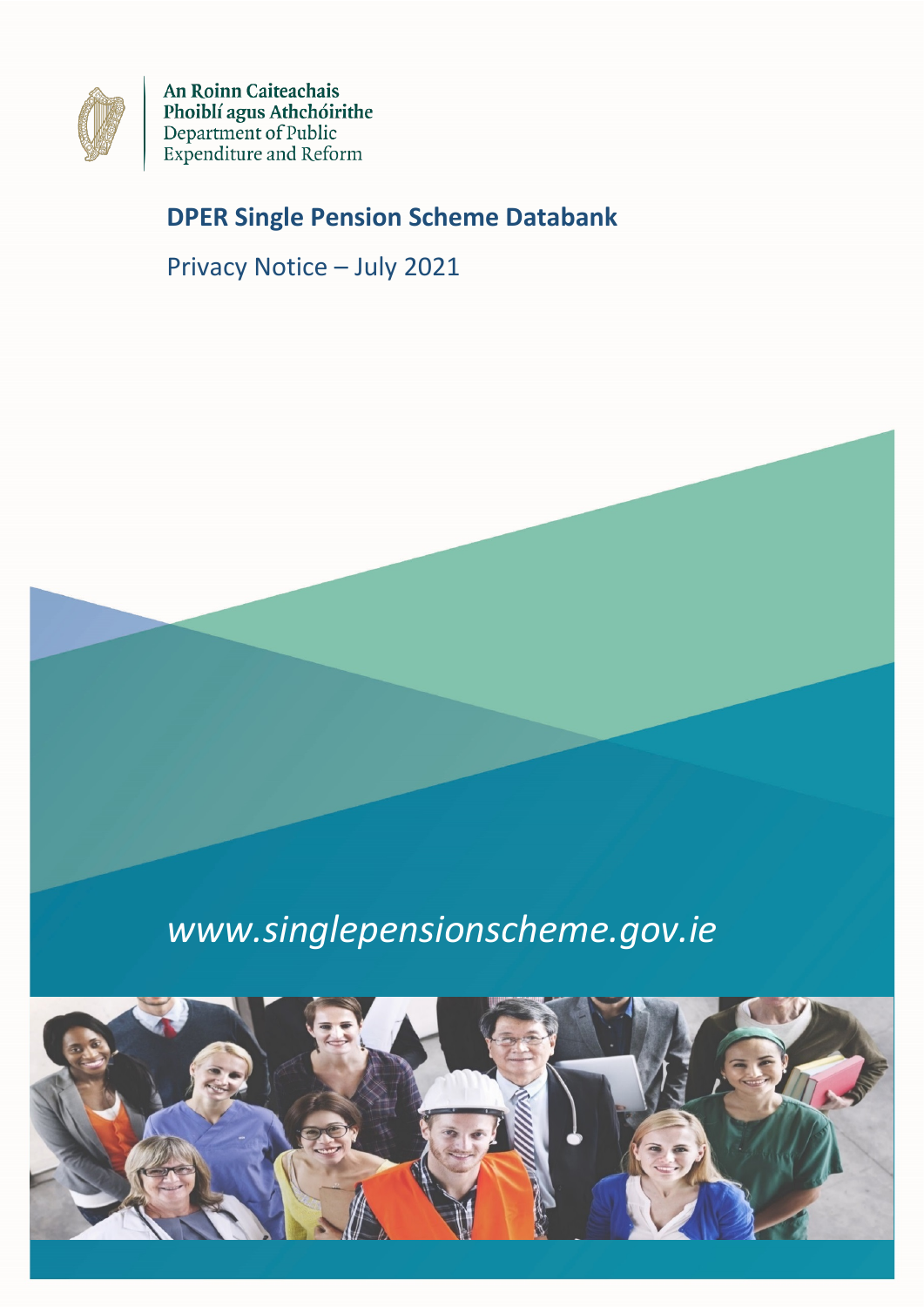#### Introduction

This notice applies to all members and other beneficiaries of the Single Public Service Pension Scheme ("**Single Scheme**") whose personal data is stored in the Single Scheme Databank ("**Databank**"). It has been prepared in accordance with the European Union's General Data Protection Regulation (GDPR) that came into effect on 25 May 2018.

Everyone has rights with regard to how their personal data is handled. We are committed to complying with our obligations to ensure that we treat your data in an appropriate and lawful manner.

This notice explains why and how personal data within the Databank is obtained, maintained and processed by the Department of Public Expenditure & Reform on behalf of the Minister for Public Expenditure & Reform.

We want you to be clear on:

| 2.  |  |
|-----|--|
| 3.  |  |
| 4.  |  |
| 5.  |  |
| 6.  |  |
| 7.  |  |
| 8.  |  |
| 9.  |  |
| 10. |  |
| 11. |  |
| 12. |  |

If you have any questions about how your information is gathered, stored, shared or used, in the first instance, please contact your local Data Protection Officer, who will advise you of your rights as they pertain to the Single Scheme Databank.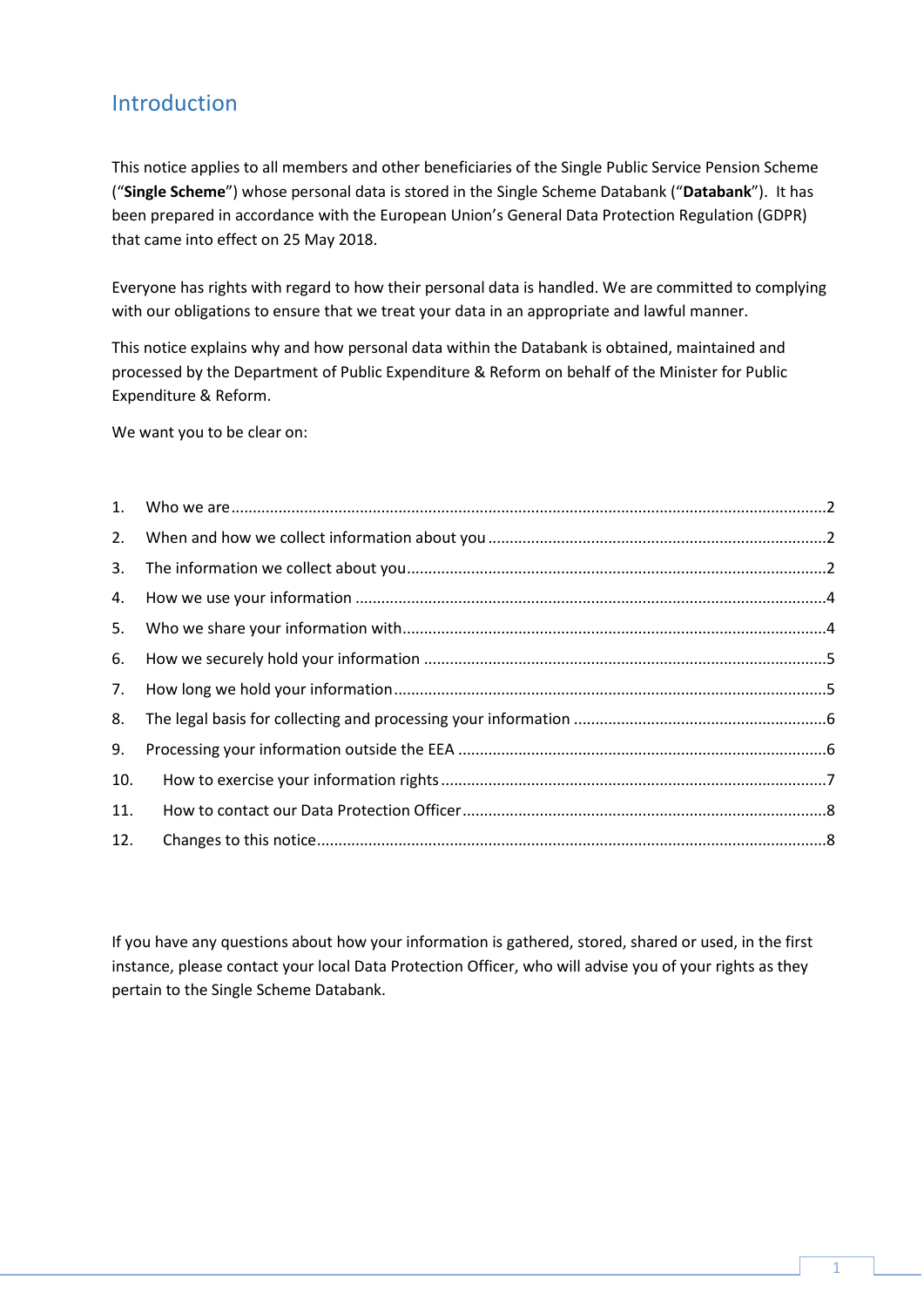#### <span id="page-2-0"></span>1. Who we are

The Single Scheme Databank is managed by the Department of Public Expenditure & Reform on behalf of the Minister for Public Expenditure & Reform.

Throughout this notice, *"we"*, *"us"*, *"our"* and *"Department"* refer to the Department of Public Expenditure & Reform. The Minister for Public Expenditure & Reform (*"Minister"*) is the Data Controller for the Single Scheme Databank.

The correspondence address for the Department and the Minister is: Department of Public Expenditure & Reform, Government Buildings, Upper Merrion Street, Dublin 2.

#### <span id="page-2-1"></span>2. When and how we collect information about you

We receive most of the information associated with your membership of the Single Scheme from your public service employer (whether former or current). Your public service employer is required to make secure electronic submissions to the Databank through a secure portal, at least annually, to provide update on its Single Scheme members.

# <span id="page-2-2"></span>3. The information we collect about you

We collect pension scheme membership information on members, or the beneficiaries of members, that the Minister considers necessary for the overall management and effective administration of the Single Scheme. This information may include some or all of the following categories of data:

| <b>Personal Details</b><br>of Single Scheme<br><b>Member or</b><br><b>Beneficiary</b>                     | Name including, if applicable,<br>$\bullet$<br>details of maiden name<br>Date of Birth<br>$\bullet$<br>Personal Public Service Number<br>٠<br>PRSI contribution class<br>٠<br>Gender<br>$\bullet$                                                                                                                                             | <b>Civil Status</b><br>Confirmation if there is a Pensions<br>Adjustment Order granted by<br>Family Law Courts against a<br>member's benefits<br>Date of Death                                                                                                                                                                                 |
|-----------------------------------------------------------------------------------------------------------|-----------------------------------------------------------------------------------------------------------------------------------------------------------------------------------------------------------------------------------------------------------------------------------------------------------------------------------------------|------------------------------------------------------------------------------------------------------------------------------------------------------------------------------------------------------------------------------------------------------------------------------------------------------------------------------------------------|
| <b>Summary Public</b><br><b>Service</b><br><b>Employment</b><br><b>Information</b>                        | Identity of member's public<br>$\bullet$<br>service employer where Single<br>Scheme benefits were earned<br>Start and end dates of<br>$\bullet$<br>member's pensionable<br>employment with each public<br>service employer since 2013<br>Scheme membership category<br>$\bullet$<br>of member for each period of<br>public service employment | Normal retirement date of member<br>under each public service<br>employment<br>The PAYE tax registration number<br>۰<br>for your Single Scheme employer or<br>their payroll provider<br>Summary details of pensionable<br>remuneration paid by a Single<br>Scheme employer to a member<br>during each period of public service<br>employment   |
| <b>Summary Single</b><br><b>Scheme</b><br><b>Contribution and</b><br><b>Benefit</b><br><b>Information</b> | Summary details of Scheme<br>$\bullet$<br>contributions paid by a member<br>during each period of public<br>service employment<br>Summary details of any Scheme<br>$\bullet$<br>contributions repaid by a<br>member in respect of prior<br>Single Scheme employments<br>and details of any associated<br>compound interest paid               | Summary details of Scheme<br>$\bullet$<br>benefits (also known as 'referable<br>amounts') earned by a member<br>during each period of public service<br>employment<br>Summary details of Scheme<br>benefits (also known as 'referable<br>amounts') restored by a member<br>who restores a prior Single Scheme<br>refund from prior employments |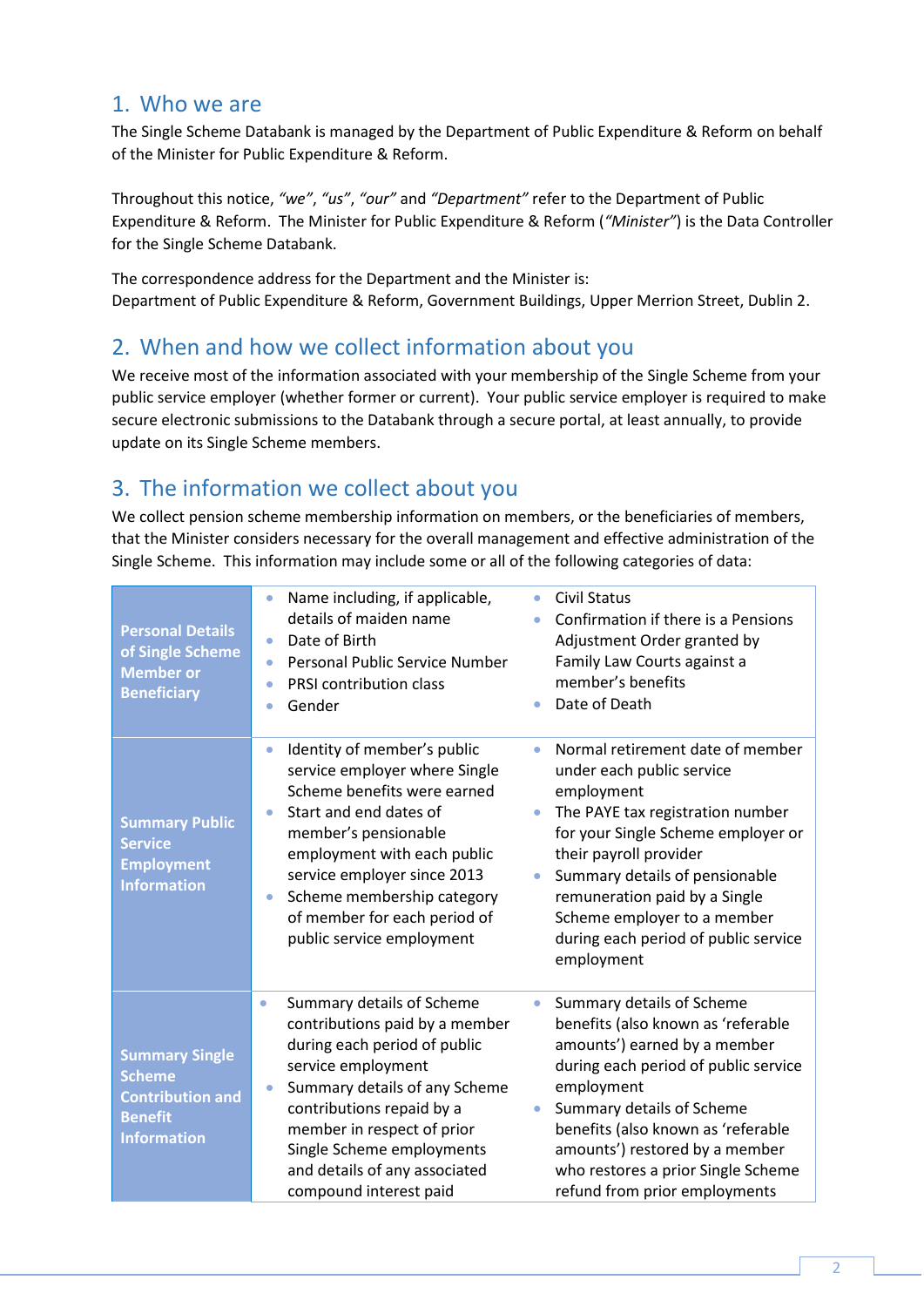| <b>Summary</b><br><b>Information on</b><br><b>Single Scheme</b><br><b>Claims</b>                                     | Information associated with a claim<br>Summary information on<br>۰<br>۰<br>benefit entitlements or claims<br>including details of the:<br>paid when a member leaves<br>- type of benefit claim (e.g.normal<br>employment or retires<br>retirement, ill-health early<br>Summary information on<br>retirement, voluntary early<br>۰<br>benefit entitlements or claims<br>retirement)<br>paid when a member or<br>- amount of benefits payable or<br>pensioner dies<br>paid<br>$-$ the identity of each of the<br>beneficiaries to receive a benefit<br>under the Scheme<br>$-$ the dates benefits were paid or<br>are due to be paid |  |
|----------------------------------------------------------------------------------------------------------------------|------------------------------------------------------------------------------------------------------------------------------------------------------------------------------------------------------------------------------------------------------------------------------------------------------------------------------------------------------------------------------------------------------------------------------------------------------------------------------------------------------------------------------------------------------------------------------------------------------------------------------------|--|
| <b>Summary</b><br><b>Information on</b><br>purchased Single<br><b>Scheme</b><br><b>Retirement</b><br><b>Benefits</b> | Information associated with a purchase or transfer of retirement benefits<br>$\bullet$<br>including details of<br>method of purchase (e.g. purchase by actual purchase or transfer<br>of benefits)<br>cost of the purchase<br>corresponding benefits (referable amounts) purchased by actual<br>purchase or transfer<br>refund of purchased benefits in certain circumstances                                                                                                                                                                                                                                                      |  |

# Special categories of personal data

We must specifically inform you if any of the data that we collect is considered to be a special category of personal data. Where such data is collected, it requires additional safeguards for processing. In the table below, we list the special categories of data identified under GDPR and inform you if we are collecting such personal data in the Single Scheme Databank:

| <b>Biometric data</b>                        | No - We do not process any biometric data                                                                                                                                                                                                                                                                                                                           |
|----------------------------------------------|---------------------------------------------------------------------------------------------------------------------------------------------------------------------------------------------------------------------------------------------------------------------------------------------------------------------------------------------------------------------|
| Genetic data                                 | $No$ – We do not process any genetic data                                                                                                                                                                                                                                                                                                                           |
| <b>Health data</b>                           | Yes (indirectly) – In circumstances where a member retires early on the<br>grounds of ill-health, the retirement will be recorded by an employer on<br>the Databank as an III-Health Retirement Claim. However, in such an<br>event, the nature of the illness or disability giving rise to the retirement<br>will not be disclosed to us by the member's employer. |
| <b>Political opinions</b>                    | No - We do not process data on political opinions                                                                                                                                                                                                                                                                                                                   |
| Racial or ethnic origin                      | No - We do not process data on racial or ethnic origin                                                                                                                                                                                                                                                                                                              |
| <b>Religious or</b><br>philosophical beliefs | No - We do not process data on religious or philosophical beliefs                                                                                                                                                                                                                                                                                                   |
| Sexual orientation                           | Yes (indirectly) - We will process data regarding the legal Civil Status of<br>a member or beneficiary to assist with an actuarial assessment of<br>current and future Scheme liabilities. In doing so, it may be possible to<br>indirectly infer information related to sexual orientation.                                                                        |
| <b>Trade union</b><br>membership             | No - We do not process data related to trade union membership                                                                                                                                                                                                                                                                                                       |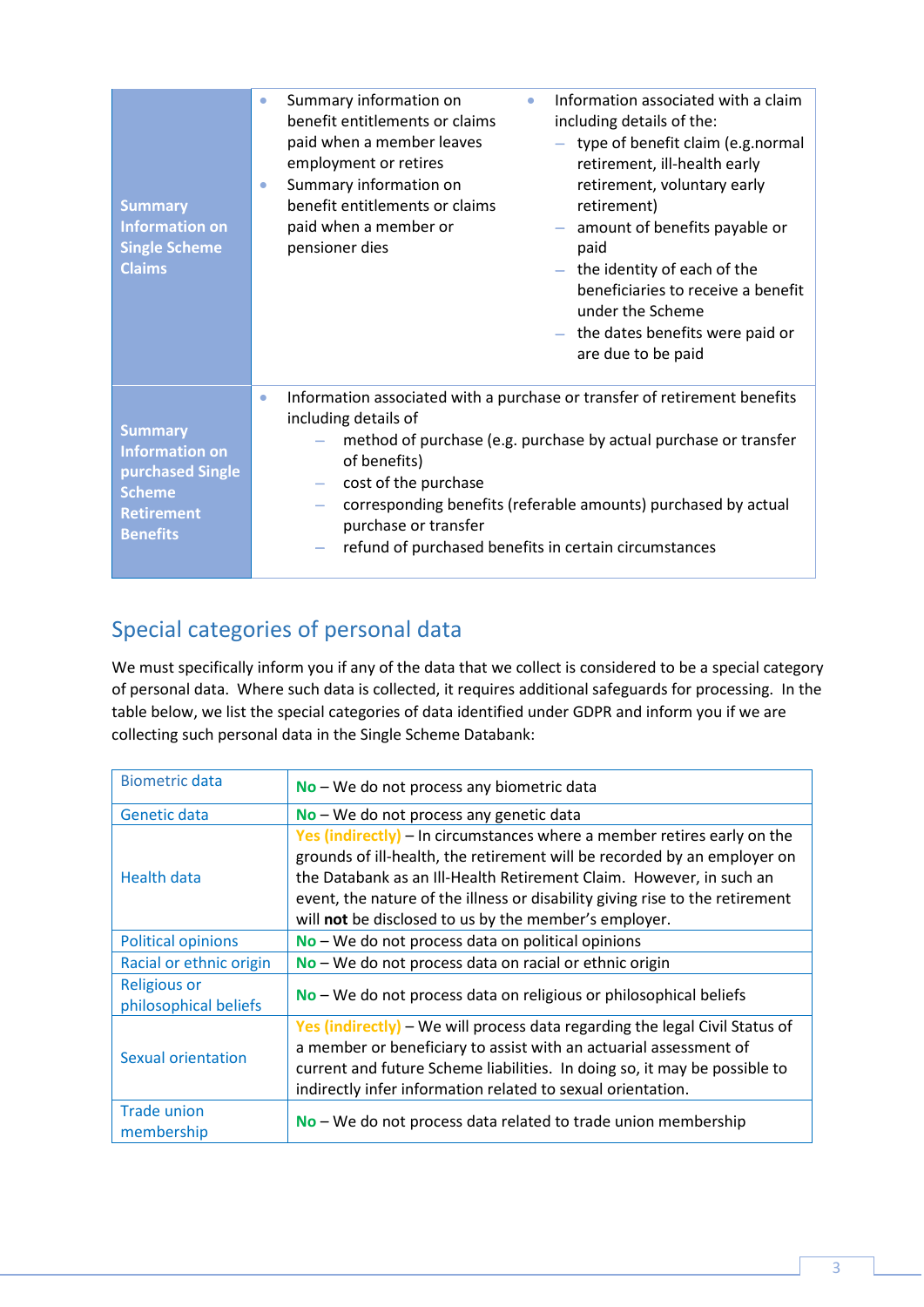#### <span id="page-4-0"></span>4. How we use your information

Your information, and similar information in respect of all other members and beneficiaries of the Single Scheme, will form part of the dedicated Single Scheme Databank that has been established centrally by the Minister for the purpose of:

- ensuring that membership data for all Scheme members is appropriately safeguarded, in a common format, against loss;
- improving overall Single Scheme implementation and administration across the public service by allowing a 360 degree view of a member and driving consistent application of Scheme Rules, particularly for part-time members working in more than one public service employment;
- enabling more effective actuarial assessments of the Scheme's liabilities;
- enhancing public service pensions policy development and analysis;
- ensuring that the Minister has the necessary information to fulfil all of his statutory obligations in relation to the Single Scheme including, for example, under the Pensions Act 1990, the Public Service Pensions (Single Scheme and Other Provisions) Act 2012 and the Ministers and Secretaries (Amendment) Act 2011;
- facilitating improved collection of data for statutory returns to, or complying with other information requests from, regulatory bodies including, for example, the Pensions Authority and the Financial Services & Pensions Ombudsman.

We must specifically inform you that your personal information will **not** be subject to any form of automated decision making, including profiling, that may produce legal or other significant effects on you.

# <span id="page-4-1"></span>5. Who we share your information with

We will only share your information where we are satisfied that a sound legal basis for sharing exists and where we are further satisfied that there are appropriate safeguards in place to protect your information.

| To recipients<br>external to the<br>Department | We may share your information with:<br>you or your authorised advisors, in response to a request for access to your<br>$\bullet$<br>personal data including in the event of a legal dispute;<br>your public service employer (current or former), or their agents, to assist<br>$\bullet$<br>with the administration of your Single Scheme entitlements;<br>your public service employer (current or former), or their agents, in the event<br>$\bullet$<br>of a legal dispute;<br>statutory and regulatory bodies including, for example, the Pensions<br>Authority, the Financial Services & Pensions Ombudsman, the Data<br>Protection Commission, the Revenue Commissioners, the Courts Service and<br>An Garda Síochána;<br>our external legal advisors in the defence of a legal claim or dispute.<br>the National Archives, in due course, in accordance with our obligations<br>$\bullet$<br>under the National Archives Act, 1986; |
|------------------------------------------------|---------------------------------------------------------------------------------------------------------------------------------------------------------------------------------------------------------------------------------------------------------------------------------------------------------------------------------------------------------------------------------------------------------------------------------------------------------------------------------------------------------------------------------------------------------------------------------------------------------------------------------------------------------------------------------------------------------------------------------------------------------------------------------------------------------------------------------------------------------------------------------------------------------------------------------------------|
|                                                |                                                                                                                                                                                                                                                                                                                                                                                                                                                                                                                                                                                                                                                                                                                                                                                                                                                                                                                                             |
| To recipients<br>internal to the<br>Department | We may share your information with:<br>authorised officers directly involved in the management or administration of<br>the Single Scheme<br>our internal legal advisors in the defence of a legal claim or dispute involving<br>$\bullet$<br>us or your public service employer                                                                                                                                                                                                                                                                                                                                                                                                                                                                                                                                                                                                                                                             |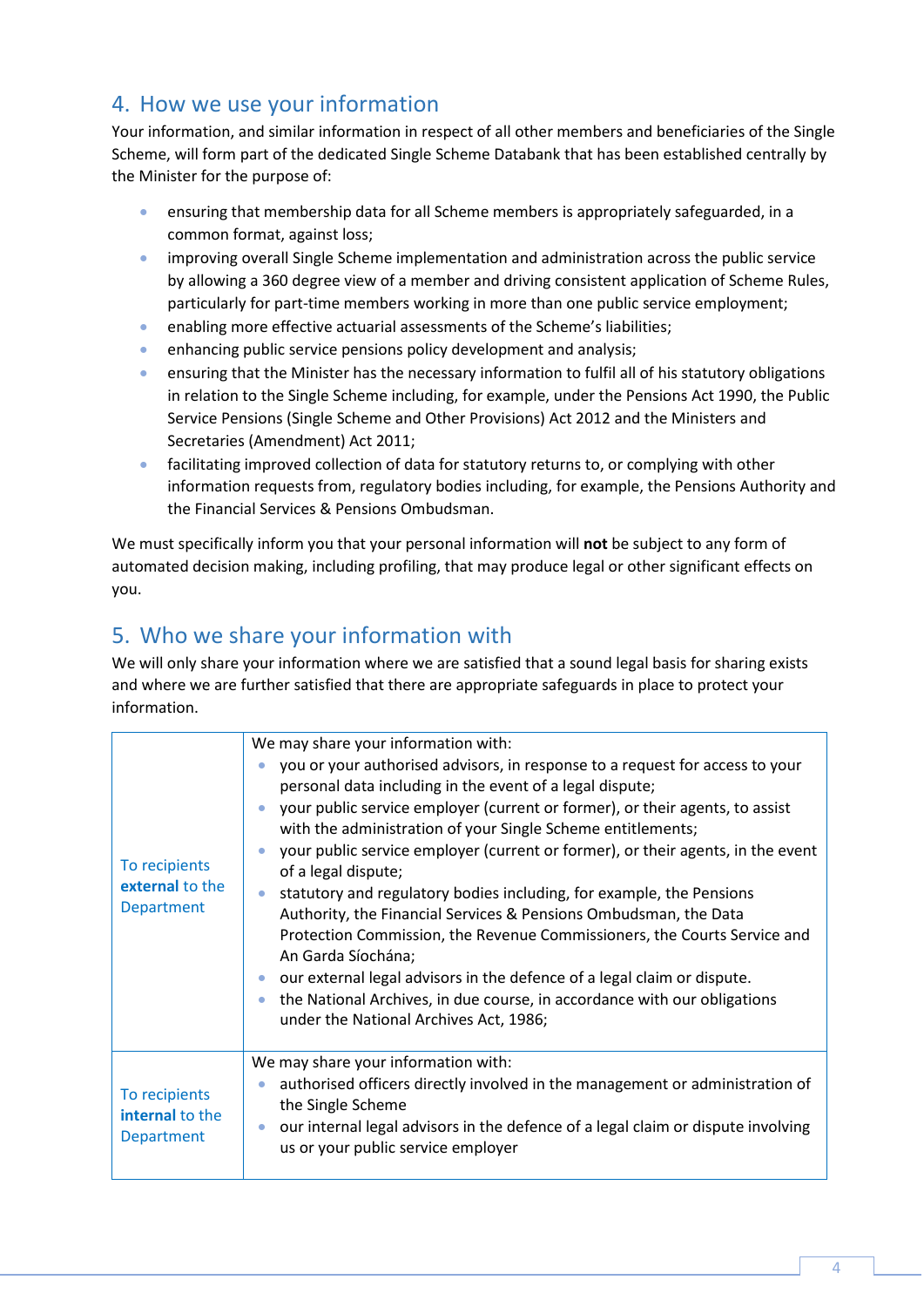| Subject to appropriate anonymisation or pseudonymisation of your data, your<br>information may be also be disclosed to other authorised officers within the                                                                                                               |
|---------------------------------------------------------------------------------------------------------------------------------------------------------------------------------------------------------------------------------------------------------------------------|
| Department:                                                                                                                                                                                                                                                               |
| to carry out actuarial calculations in respect of public service pension<br>$\bullet$<br>schemes or public expenditure;                                                                                                                                                   |
| as part of HR workforce planning assessments regarding the current and<br>future staffing requirements of public service bodies;                                                                                                                                          |
| to develop, or review the effectiveness or potential implications of, a policy<br>$\bullet$<br>or potential policy of Government;                                                                                                                                         |
| in the performance of a function conferred on or transferred to the Minister<br>$\bullet$<br>under the Ministers and Secretaries (Amendment) Act 2011 including the<br>setting of public expenditure ceilings as part of the Government's Exchequer<br>estimates process. |
|                                                                                                                                                                                                                                                                           |

# <span id="page-5-0"></span>6. How we securely hold your information

All of your data is securely held on information systems managed and administered by us.

We maintain appropriate technical and organisational measures to protect your personal information (including special categories of data) against unauthorised access or disclosure and to safeguard against accidental or unlawful destruction, loss or alteration of your information. We evaluate these measures on a regular basis to ensure the security of processing.

# <span id="page-5-1"></span>7. How long we hold your information

The length of time we hold information data depends on a number of factors. These factors include:

- our obligations to retain information for prescribed periods under national legislation or associated regulations including, for example, under the Public Service Pensions (Single Scheme and Other Provisions) Act 2012, the Pensions Act 1990, the Family Law Acts, the Freedom of Information Act, 2014 and the National Archives Act, 1986;
- whether you or a regulatory authority asks us to keep it for a valid reason e.g. the Financial Services & Pensions Ombudsman;
- whether you are in a legal dispute related to your membership of the Single Scheme involving you, us and/or your public service employer (current or former);
- whether we use your data for long-term statistical analysis or modelling, provided such data has been appropriately pseudonymised.

As a general rule, and subject to our obligations at law, we will ordinarily retain personal information for the duration that a member or their beneficiaries have an entitlement to benefits under the Single Scheme plus an additional 7 years.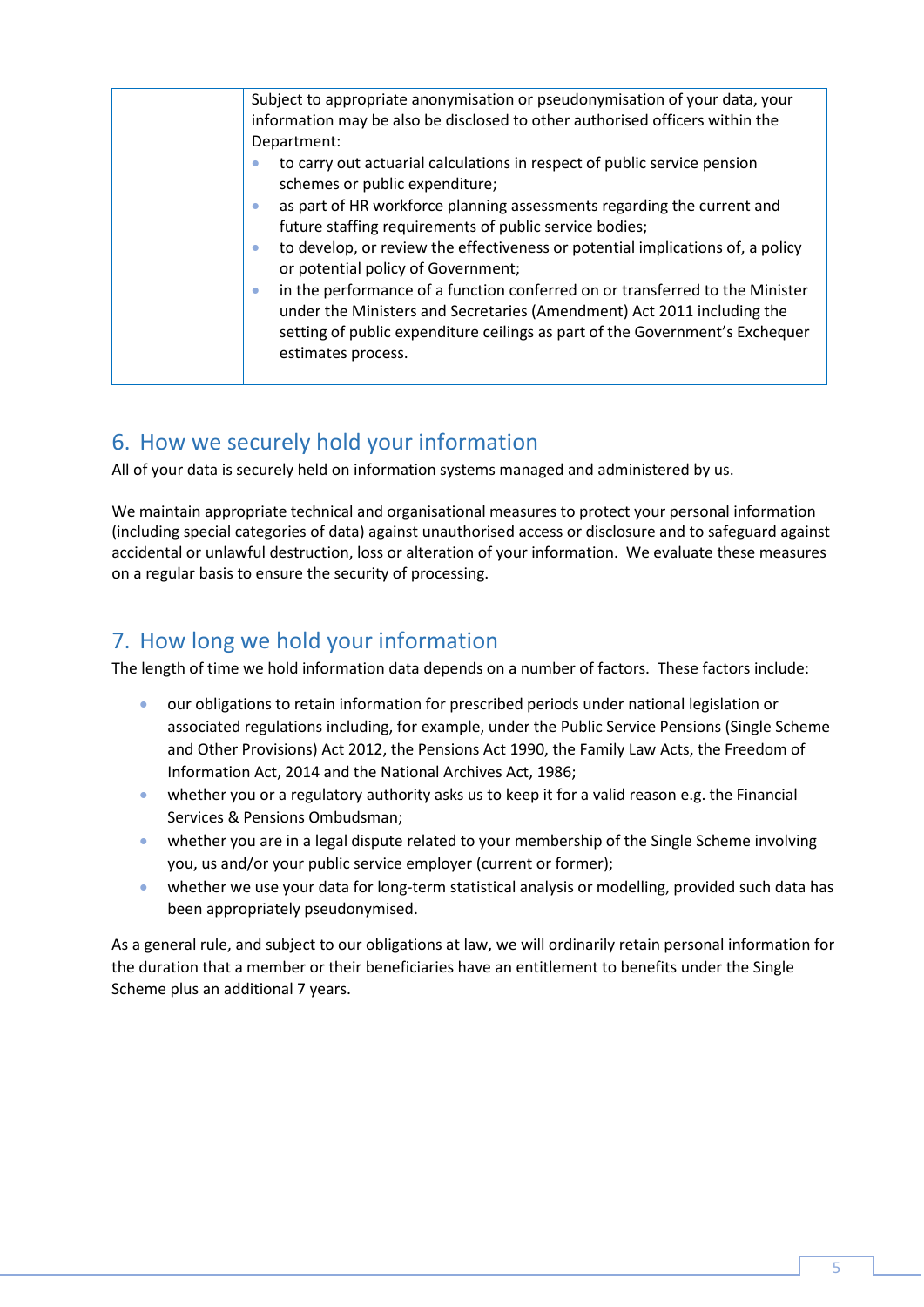# <span id="page-6-0"></span>8. The legal basis for collecting and processing your information

The legal basis for the establishment of the Single Scheme Databank by the Minister, and the requirement for a public service body to transfer specified data to the Databank on a periodic basis, is provided for under Part 5 of the Data Sharing & Governance Act 2019.

The legal basis on which we collect and process your information under GDPR is:

- to comply with our obligation under national law as it relates to the establishment of the Single Scheme Databank; and
- for the performance of a task carried out in the public interest and in exercise of official authority vested in the Minister; and
- for the establishment and defence of legal claims

In the case of special categories of data, processing is considered necessary due to:

- the Minister's obligations under national law in the field of employment and social security law; and
- for reasons of substantial public interest whereby there is a requirement for the Minister to accurately estimate current and future Scheme liabilities from an Exchequer perspective in a timely manner.

#### <span id="page-6-1"></span>9. Processing your information outside the EEA

All of your data is securely held on information systems managed and administered by us in the Republic of Ireland. It is not envisaged that we will store or permit the transfer of your information to any service provider or organisation outside of the European Economic Area (EEA).

In the event that such storage or transfer of data outside of the EEA is contemplated, a comprehensive data privacy impact assessment will be completed in advance. If proceeding thereafter, we will ensure that this service provider or organisation agrees to act solely on our instructions and that your information is protected to the same standard as applies in the EEA in accordance with our obligations under GDPR.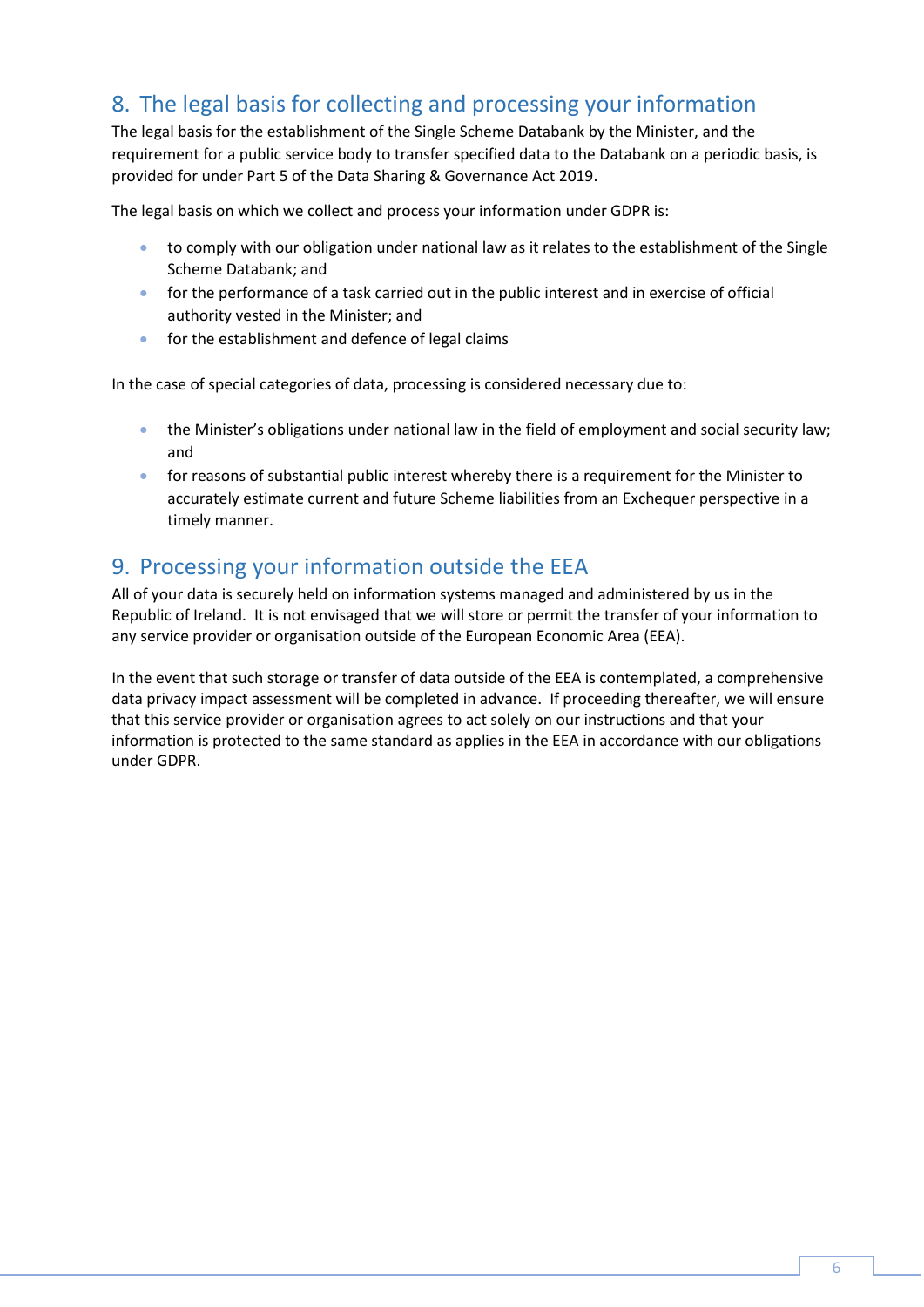# <span id="page-7-0"></span>10. How to exercise your information rights

Providing and holding personal information comes with significant rights on your part and significant obligations on ours. You have several rights under GDPR in relation to how we use your information.

In the context of the Databank, you have the right to:

- be informed that your personal information is being submitted to the Databank and to obtain information on how and why your information is processed. This Privacy Notice provides this information;
- establish if the Databank holds personal information about you and, if so, to be provided with a copy of this information. Please see the "Making a Subject Access Request (SAR)" section below for further information on how you can submit a request for a copy of your personal information.
- make a request that any inaccurate information within the Databank is corrected and/or any incomplete information is updated. We will grant this request as soon as possible, if and in so far as checks with your public service employer (current or former) show your request to be well-grounded;
- in particular circumstances, restrict the processing of your information;
- in particular circumstances, ask to have certain information erased;
- in particular circumstances, object to us processing your information;
- not be subject to automated decision-making, including profiling, where it produces legal or other significant effects on you;
- the right to lodge a complaint with the Data Protection Commission.

#### Making a Subject Access Request (SAR)

To make a request for access to your personal information, you must complete our Subject Access Request Form (SARF) that you can access by [clicking here](https://www.gov.ie/en/organisation-information/380c6a-data-protection-privacy-notice/) or accessing the form at <https://www.gov.ie/en/organisation-information/380c6a-data-protection-privacy-notice/>

You can return your fully completed SARF to us:

|           | Data Protection Officer                     |
|-----------|---------------------------------------------|
| By post:  | Department of Public Expenditure and Reform |
|           | <b>Government Buildings</b>                 |
|           | Upper Merrion Street, Dublin 2, D02 R583    |
| By email: | dataprotection@per.gov.ie                   |

When submitting your fully completed SARF, you should ensure that you attach the necessary information to confirm your identity.

The Department of Public Expenditure and Reform will usually supply you with your information free of charge. However, we may charge a reasonable fee if we believe that your request is clearly unfounded, excessive or repetitive. Where we have identified that a charge is applicable, we will notify you in advance so that you can decide whether to continue or not.

We are obliged to respond to you without undue delay. In most instance, we will respond to you within one calendar month of your request having been accepted. If we are unable to deal with your request fully within a calendar month (due to the complexity or number of requests), we may extend this period by a further two calendar months. Should this be necessary, we will inform you within one month of the receipt of request and explain the reasons why an extension is necessary.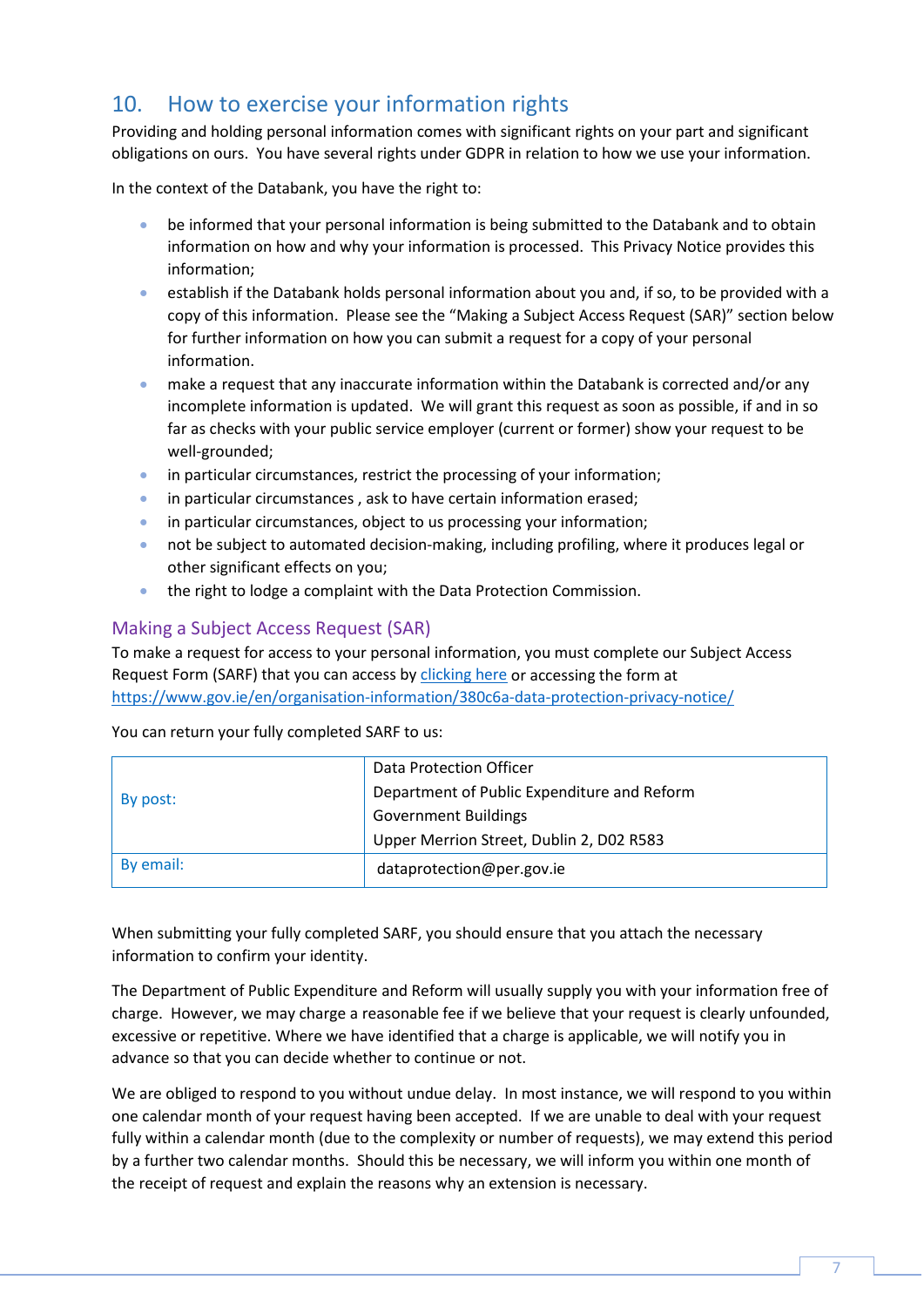If you make your request electronically, we will, where possible, provide the relevant information to you electronically, in a universally accessible format, unless you ask us otherwise.

# **Complaints**

If you have a complaint about how your personal data is being handled, please contact us to give us the opportunity to put things right as quickly as possible.

If, however, you feel that your complaint hasn't been dealt with fully or appropriately, you have the right to complain to the Data Protection Commission. You can contact the Data Protection Commission using the details below:

|               | Data Protection Commission                             |
|---------------|--------------------------------------------------------|
| By post:      | Canal House, Station Road,                             |
|               | Portarlington, Co Laois, R32 AP23                      |
| By telephone: | LoCall 1890 252 241 or (076) 1104 800                  |
| By email:     | info@dataprotection.ie                                 |
| Online:       | https://www.dataprotection.ie/docs/Contact-us/b/11.htm |

#### <span id="page-8-0"></span>11. How to contact our Data Protection Officer

If you have any questions about how your information is gathered, stored, shared or used, please contact our Data Protection Officer:

|           | Data Protection Officer                     |
|-----------|---------------------------------------------|
| By post:  | Department of Public Expenditure and Reform |
|           | <b>Government Buildings</b>                 |
|           | Upper Merrion Street, Dublin 2, D02 R583    |
| By email: | dataprotection@per.gov.ie                   |

# <span id="page-8-1"></span>12. Changes to this notice

We will update this Data Privacy Notice from time to time. You can always find an up-to-date version of this notice published online at *[www.singlepensionscheme.gov.ie/privacynotice/](http://www.singlepensionscheme.gov.ie/privacynotice/)* , or you can ask our Data Protection Officer for a copy.